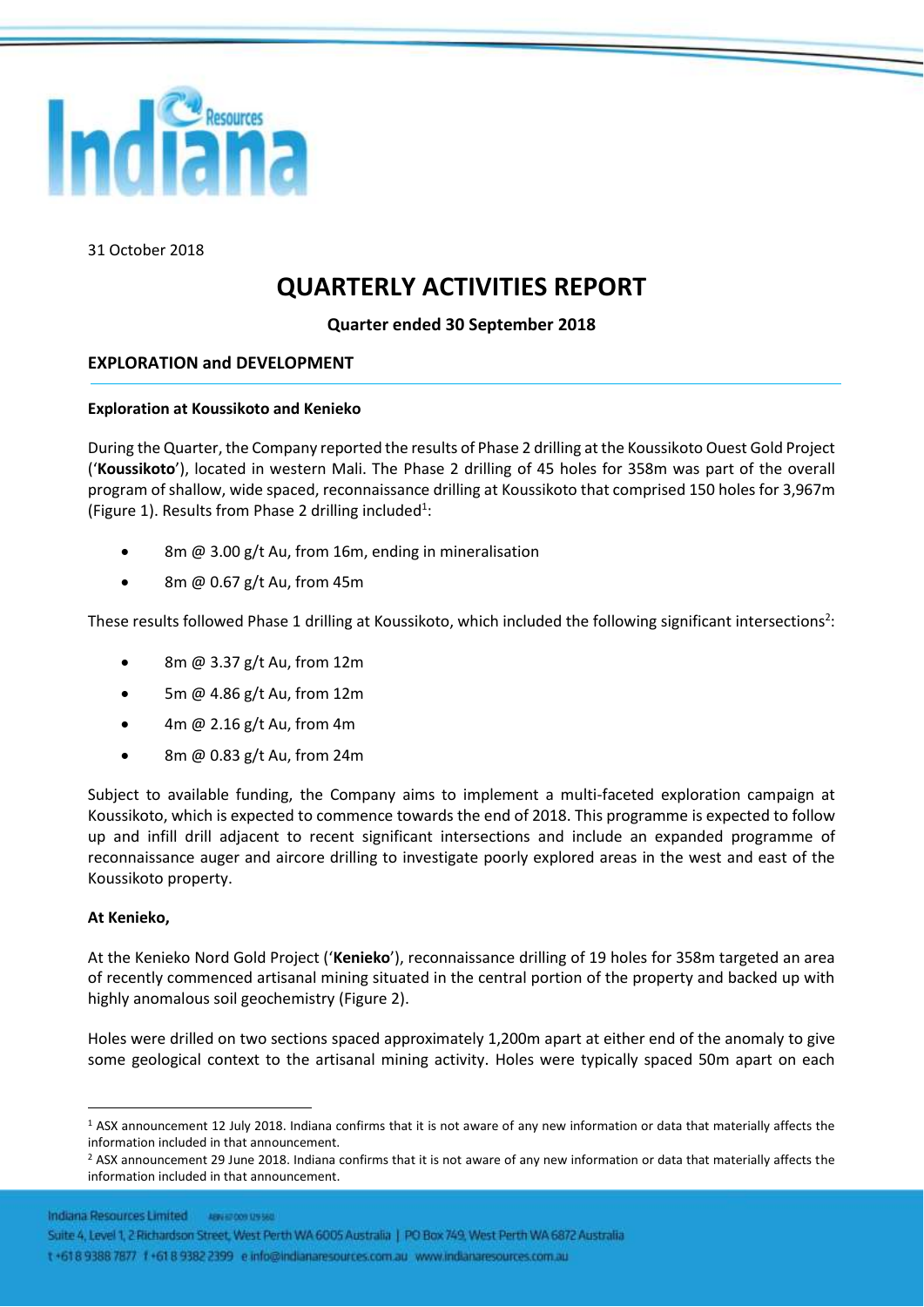section and were drilled to an average depth of only 19m. Broad anomalous gold intervals were returned from surface in adjacent holes<sup>3</sup>:

- 20m @ 0.35 g/t Au, from surface
- 12m  $@$  0.26 g/t Au, from surface

The results at Kenieko confirm the soil geochemical anomalism and indicate that there is up to 1km of strike. With the active presence of artisanal mining, the Company believes that there may be a number of highergrade zones within that trend.

**Figure 1. Koussikoto drill holes and selected significant intersections over gold-in-soil anomalies and IP resistivity image<sup>1</sup> .**



 $\overline{a}$ <sup>3</sup> ASX announcement 6 August 2018. Indiana confirms that it is not aware of any new information or data that materially affects the information included in that announcement.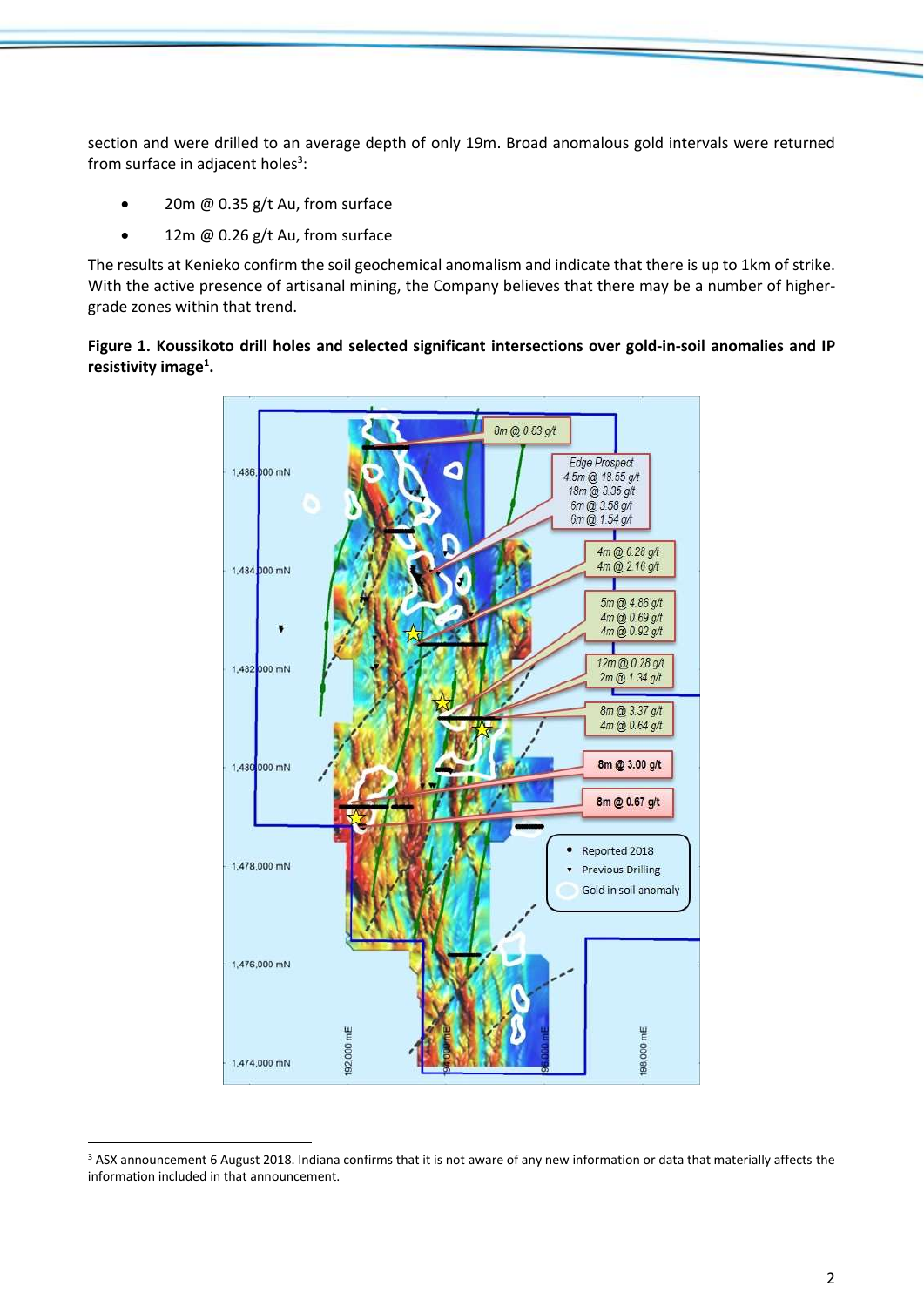

**Figure 2. Kenieko drill hole locations and soil geochemical results**

#### **Joint venture doubles exploration ground in Mali**

During the Quarter, the Company entered into a joint venture agreement (the '**Joint Venture**') over the Kossanto West Gold Project ('**Kossanto West**') in western Mali, located immediately adjacent to the north of the Company's Koussikoto property (see Figure 1). The Joint Venture effectively doubles the land available for Indiana's exploration activities, bringing the Company's total exploration area in Mali to 263km<sup>2</sup>.

Kossanto West comprises two permits, the Kobokoto Est and Koussikoto exploration permits, which cover a total area of 137 km<sup>2</sup>, located on the Main Transcurrent Zone, which is interpreted to be one of the structures which controls mineralisation in Western Mali (Figure 3). This is considered to be an excellent geological and structural location, within the highly prospective Kenieba Inlier of Western Mali, which is known to host a number of very large gold deposits, including the Loulou 12.5Moz deposit (Randgold Resources and the Sabodala 2Moz deposit (Teranga Gold).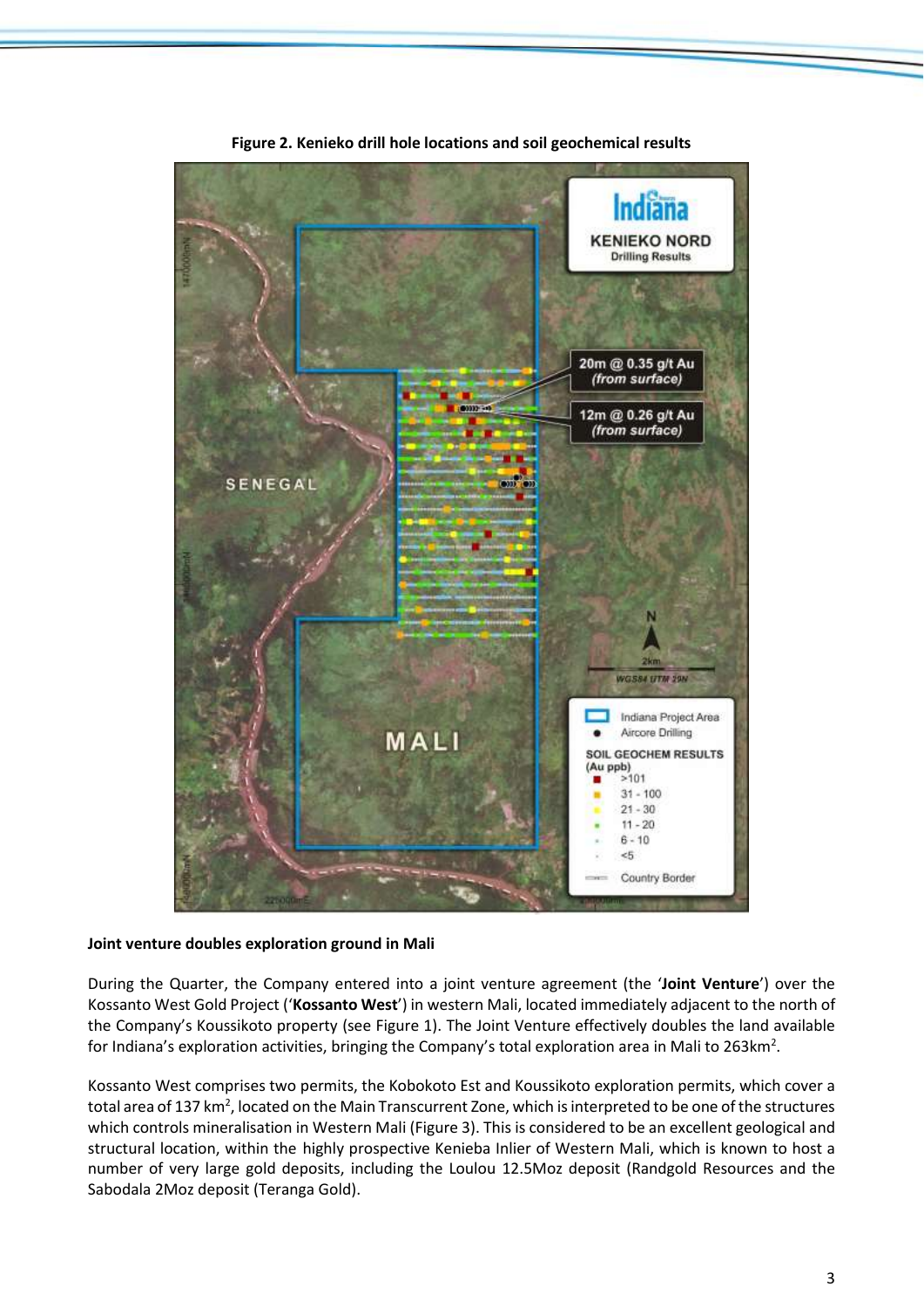

#### **Figure 3. Location of Kossanto West**

The Joint Venture is consistent with the Company's stated strategy to increase its interests in Mali and allows Indiana to methodically continue its exploration in the area. With all expenditure committed to exploration, it represents a low-cost option that is non-dilutive to shareholders

Key terms of the Joint Venture include:

- Indiana will fund all costs up to and including the completion of a pre-feasibility study ('**PFS**');
- On completion of a PFS, Indiana will hold a 65% participating interest and Cradle Arc will retain a 35% participating interest in the Permits;
- All costs thereafter will be split between the Joint Venture parties in accordance with their participating interest; and
- The two permits will continue to be held by Caracal, until such time as the Joint Venture Committee establishes a new company for the future development of a mine.

Notable results from previous exploration at Kossanto West (Figure 4) include<sup>4</sup>:

- 15m @ 10.12 g/t Au, from 14m
- 6m @ 7.84 g/t Au, from 24m
- 10.2m @ 2.50 g/t Au, from 38.8m
- 17m @ 1.69 g/t Au, from 34m

 $\overline{a}$ 

<sup>&</sup>lt;sup>4</sup> ASX announcement 11 September 2018. Indiana confirms that it is not aware of any new information or data that materially affects the information included in that announcement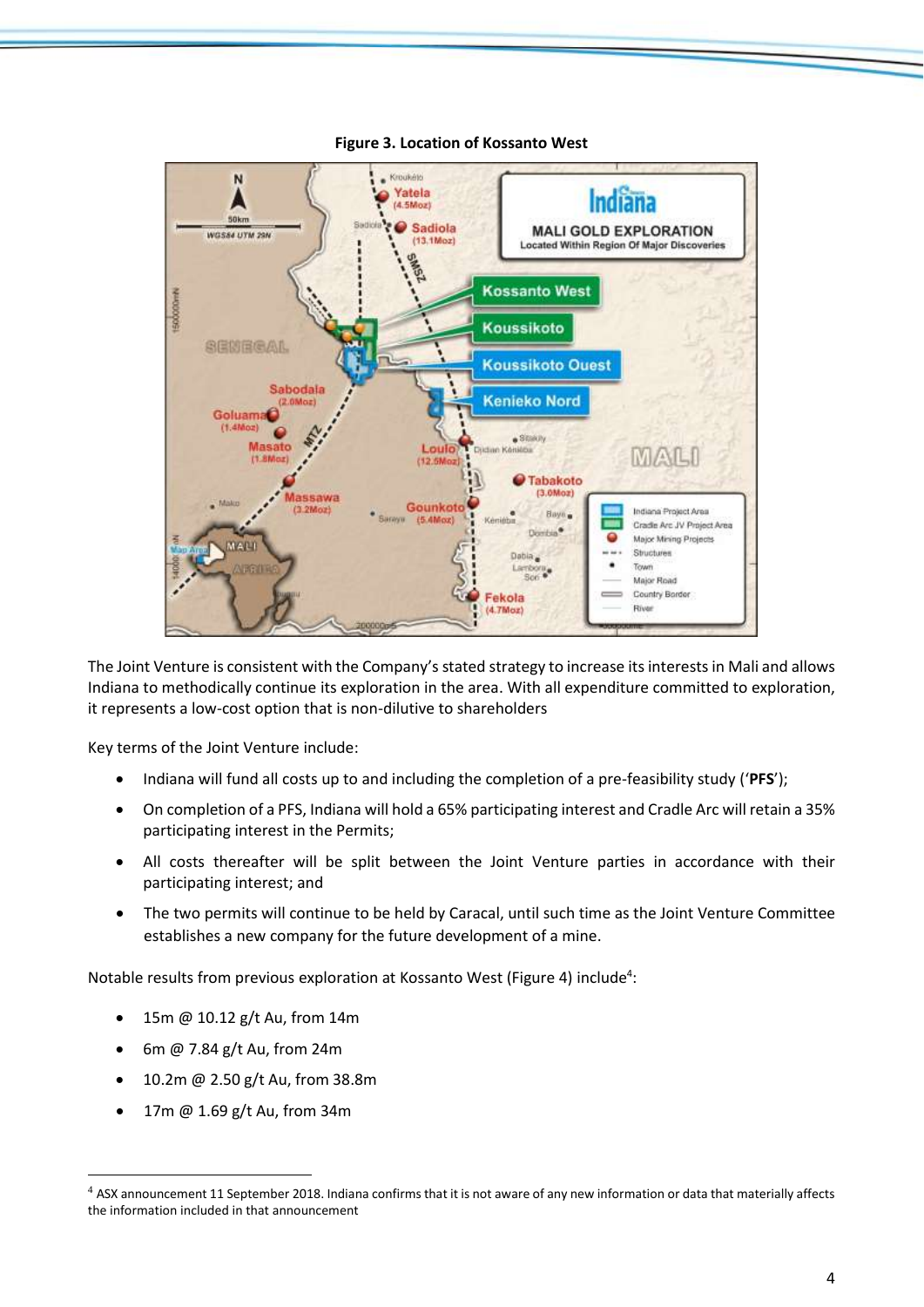

**Figure 2. Drilling at Kossanto West**

#### **Ntaka Hill Retention Licence**

The Mining Regulations published in January 2018, as they relate to mining rights, included a provision that all retention licences issued prior to the date of publication of the Regulations are cancelled and cease to have legal effect. The Company's interest in the Ntaka Hill Project was held in the form of a retention licence ('**Ntaka Hill Retention Licence**').

During the Quarter, Indiana lodged an application for a Prospecting Licence over the area previously covered by the Retention Licence as an interim step to clarifying tenure for Ntaka Hill, however that application has been rejected. During the Quarter, the Company's CEO met with representatives of the Mining Commission, including the Chairman, Professor Idris Suleiman Kikula, and was encouraged by indications from the Mining Commission regarding its preparedness to recognise the Company's position with respect to the Ntaka Hill property. Indiana continues to work with the Ministry of Minerals to progress a solution for Ntaka Hill.

Given that there has been no breach of the conditions of the Ntaka Hill Retention Licence or failure to comply with the Mining Act or the applicable regulations, Indiana is encouraged that the Ministry of Minerals could provide it with the opportunity to be granted an alternative class of licence.

## **CORPORATE**

#### **Cash position**

As at 30 September 2018, the Company had cash at bank of \$0.55 million.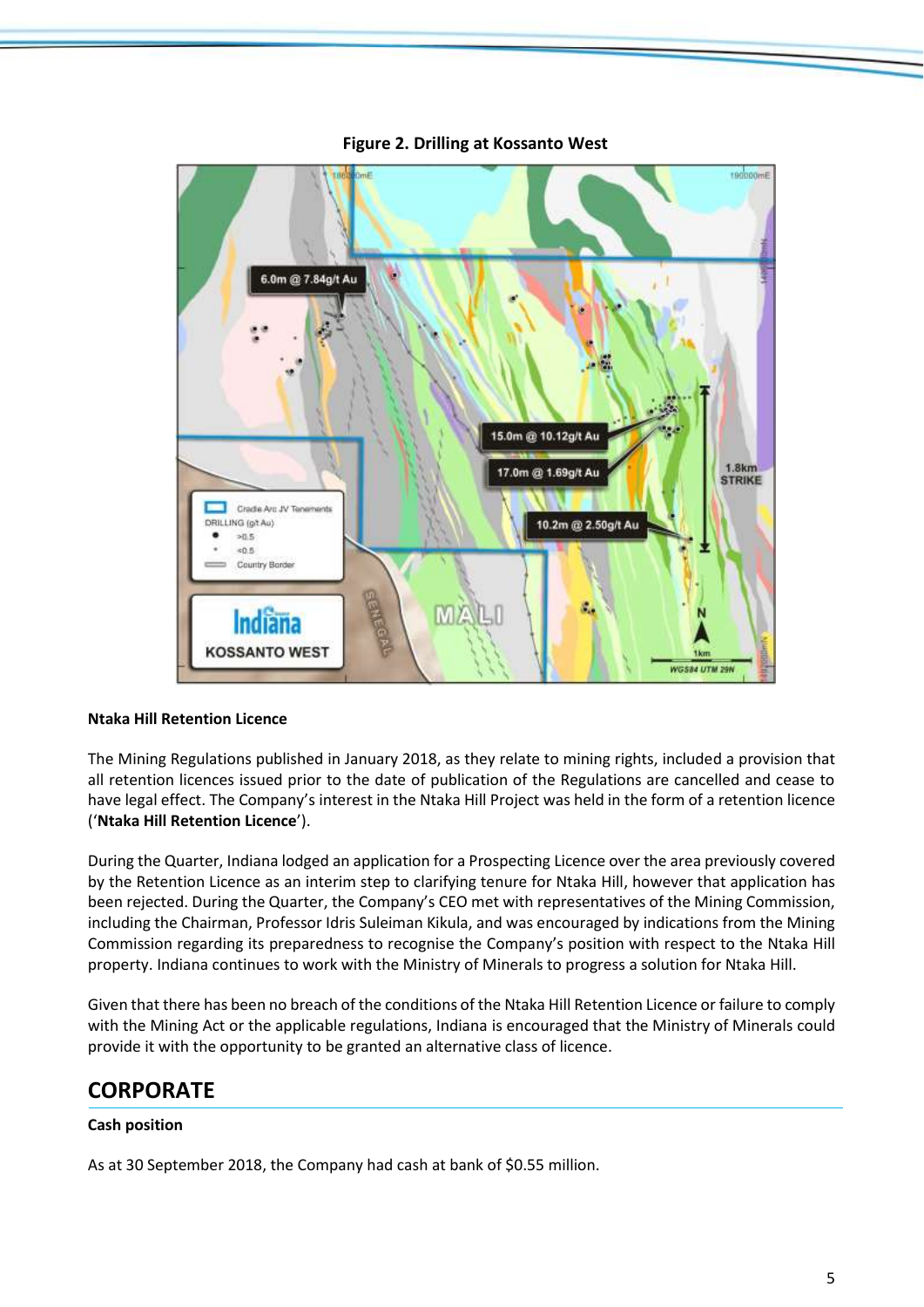The Company undertook a non-renounceable pro rata entitlement offer to eligible shareholders on the basis of 10 shares at an issue price of 6.0 cents for every 17 fully paid ordinary shares ('**Entitlement Offer**'), in which it received acceptances for a total of 9,633,130 shares for proceeds of \$577,988. As a result, there was a shortfall of 40,986,680 shares.

The Company is currently undertaking a review of its in-country costs at both Tanzania and Mali and expects this review to deliver significant cost savings.

#### **Loan agreement**

On 31 October 2018, the Company reached agreement on the terms and conditions of a loan facility agreement ('**Loan Agreement**') under which Michael George Fotios and associated entities will make available a loan facility of \$1,000,000. The material key terms and conditions of the Loan Agreement are set out below:

| Lenders:       | Michael George Fotios and associated entities                                                                                                                                                                                                                                                                                                                                                                                                                                        |
|----------------|--------------------------------------------------------------------------------------------------------------------------------------------------------------------------------------------------------------------------------------------------------------------------------------------------------------------------------------------------------------------------------------------------------------------------------------------------------------------------------------|
| Loan Amount:   | Up to \$1,000,000                                                                                                                                                                                                                                                                                                                                                                                                                                                                    |
| Interest Rate: | 8% per annum and may be capitalised into the Loan amount immediately prior to<br>Repayment or Conversion of the Loan.                                                                                                                                                                                                                                                                                                                                                                |
| Repayment:     | Within 10 days of receipt by the Company of sufficient funds from a future capital<br>raising ('Capital Raising') (the terms of which have not been determined at this date)<br>provided that, if a Capital Raising is not completed by 1 April 2019, then interest,<br>repayment terms and/or conversion of the Loan will be re-negotiated between the<br>parties. The Loan will be repayable upon demand in the discretion of the Lenders<br>until those revised terms are agreed. |
| Conversion:    | The Lenders may give notice to the Borrower ('Conversion Notice') that it wishes to<br>convert all or some of the outstanding balance of the Loan (including any interest<br>payable) into ordinary shares in the Borrower ('Conversion Shares') at the price at<br>which the Capital Raising is to be completed subject to:                                                                                                                                                         |
|                | (i)<br>The Borrower's available share issuance capacity on the date on which the<br>Lenders deliver to the Borrower a Conversion Notice;                                                                                                                                                                                                                                                                                                                                             |
|                | (ii) Shareholder approval if required;                                                                                                                                                                                                                                                                                                                                                                                                                                               |
|                | (iii) Any issue of Conversion Shares to the Lenders resulting in the Lenders' voting<br>power in the Borrower not exceeding 20%; and                                                                                                                                                                                                                                                                                                                                                 |
|                | (iv) Compliance with applicable laws and regulations.                                                                                                                                                                                                                                                                                                                                                                                                                                |
| Use of funds:  | The funds will be applied towards the Company's immediate working capital<br>requirements                                                                                                                                                                                                                                                                                                                                                                                            |
| المستقصر مسامر |                                                                                                                                                                                                                                                                                                                                                                                                                                                                                      |

#### **Share capital**

In addition to shares issued under the Entitlement Offer, the Company issued 6,500,000 shares as consideration for the acquisition of Mukuyu Resources Limited, the entity that holds the Koussikoto and Kenieko properties and 500,000 shares as consideration to the Company's advisor on the acquisition of Mukuyu.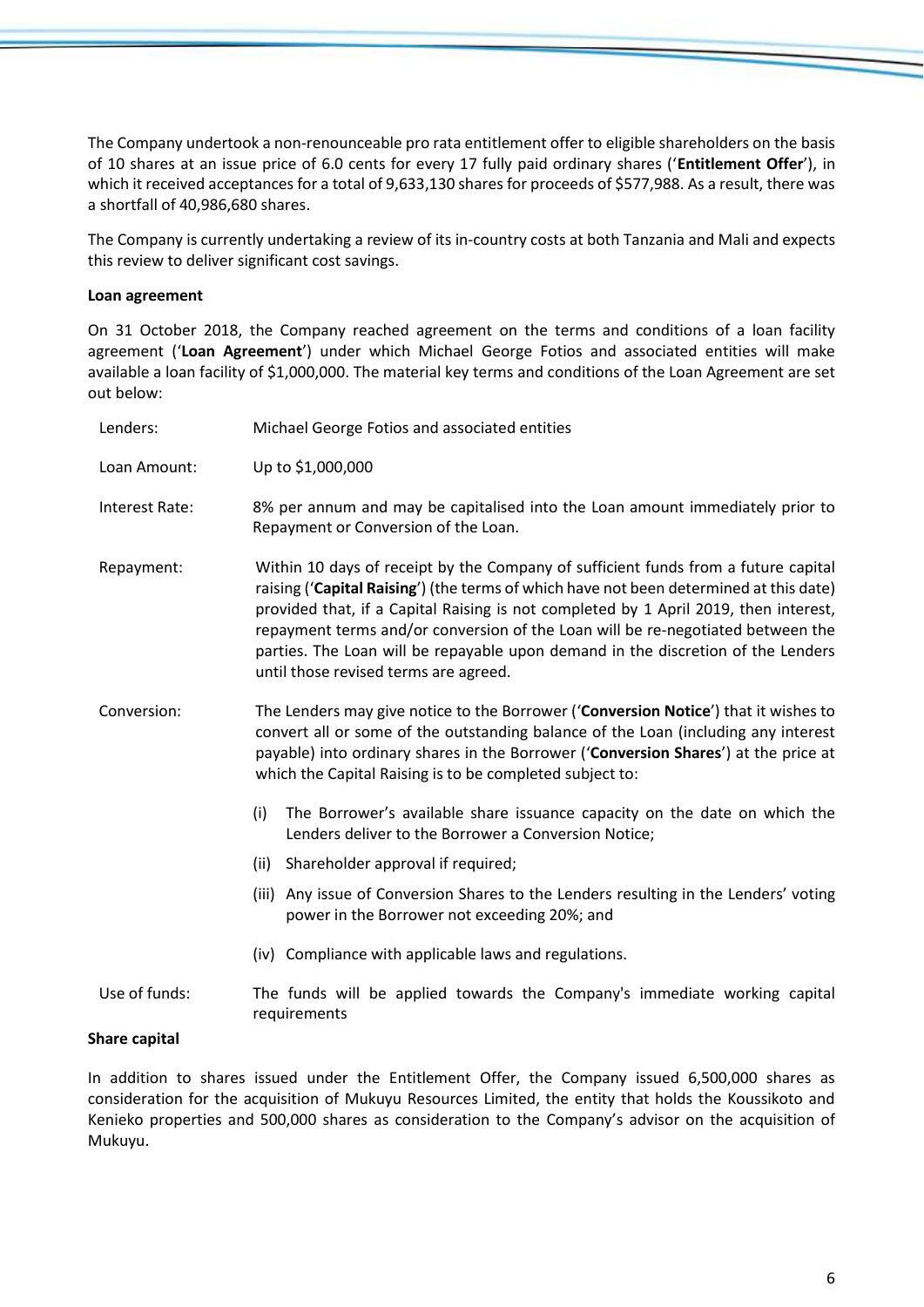#### **Executive and Non-Executive Director appointments**

In July, Mr Chris van Wijk commenced as Chief Executive Officer of Indiana.

Post Quarter end, Mr Morgan Barron was appointed as a Non-Executive Director to replace Dr Derek Fisher, who stood down in order to pursue other interests.

#### **Annual General Meeting**

The Company's Annual General meeting will be held at the Main Function Room of the Celtic Club at 48 Ord Street, West Perth on Friday, 30 November 2018 at 4:00 pm (WST).

# **TENEMENT INTERESTS**

#### **Tenements held and location**

| <b>Tenement</b>                  | Ownership | Project    | <b>Location</b>          |
|----------------------------------|-----------|------------|--------------------------|
| PL 6634/2010 - Mihumo            | 100%*     | Nachingwea | Tanzania                 |
| PL 6635/2010 - Nachingwea NW     | 100%*     | Nachingwea | Tanzania                 |
| PL 7095/2011 - Nditi             | 100%*     | Nachingwea | Tanzania                 |
| PL 9757/2014 - Mihumo West       | 100%*     | Nachingwea | Tanzania                 |
| PL 9939/2014 - Mjembe East       | 100%*     | Nachingwea | Tanzania                 |
| PL 9942/2014 - Naujombo North    | 100%*     | Nachingwea | Tanzania                 |
| PL 9944/2014 - Namarongo North   | 100%*     | Nachingwea | Tanzania                 |
| PL 10099/2014 - Nanyindwa        | 100%*     | Nachingwea | Tanzania                 |
| PL 10302/2014 - Namatutwa        | 100%*     | Nachingwea | Tanzania                 |
| RL 0017/2015 - Ntaka Hill        | 86%***    | Nachingwea | Tanzania                 |
| PL 7226/2011 - Ntaka South       | 100%***   | Nachingwea | Tanzania                 |
| PL 10904/2016 - Namikango North  | 100%*     | Nachingwea | Tanzania                 |
| PL 11022/2017 - Ntaka North West | 100%*     | Nachingwea | Tanzania                 |
| PL 11049/2017 - Mtimbo           | 100%*     | Nachingwea | Tanzania                 |
| PL 11054/2017 - Naujombo West    | 100%*     | Nachingwea | Tanzania                 |
| PL 11133/2017 - Mihumo Central   | 100%*     | Nachingwea | Tanzania                 |
| PL 11132/2017 - Kishugu          | 100%*     | Nachingwea | Tanzania                 |
| Claim Block 4242                 | 50% **    | St Stephen | New Brunswick,<br>Canada |
| Claim Block 5787                 | 50% **    | St Stephen | New Brunswick,<br>Canada |
| PR 13/647 Koussikoto Ouest       | 75%       | Koussikoto | Mali                     |
| PR 15/736 Kenieko Nord           | 95%       | Kenieko    | Mali                     |

\* Subject to farm-in joint venture with MMG

\*\* Subject to 50/50 joint venture with ABE Resources

\*\*\* The Ntaka Hill Retention Licence, and tenure at Ntaka Hill, is currently the subject of discussions with Government. Subject to tenure being resolved, Ntaka Hill is under a farm-in joint venture with MMG and joint venture transaction with Fig Tree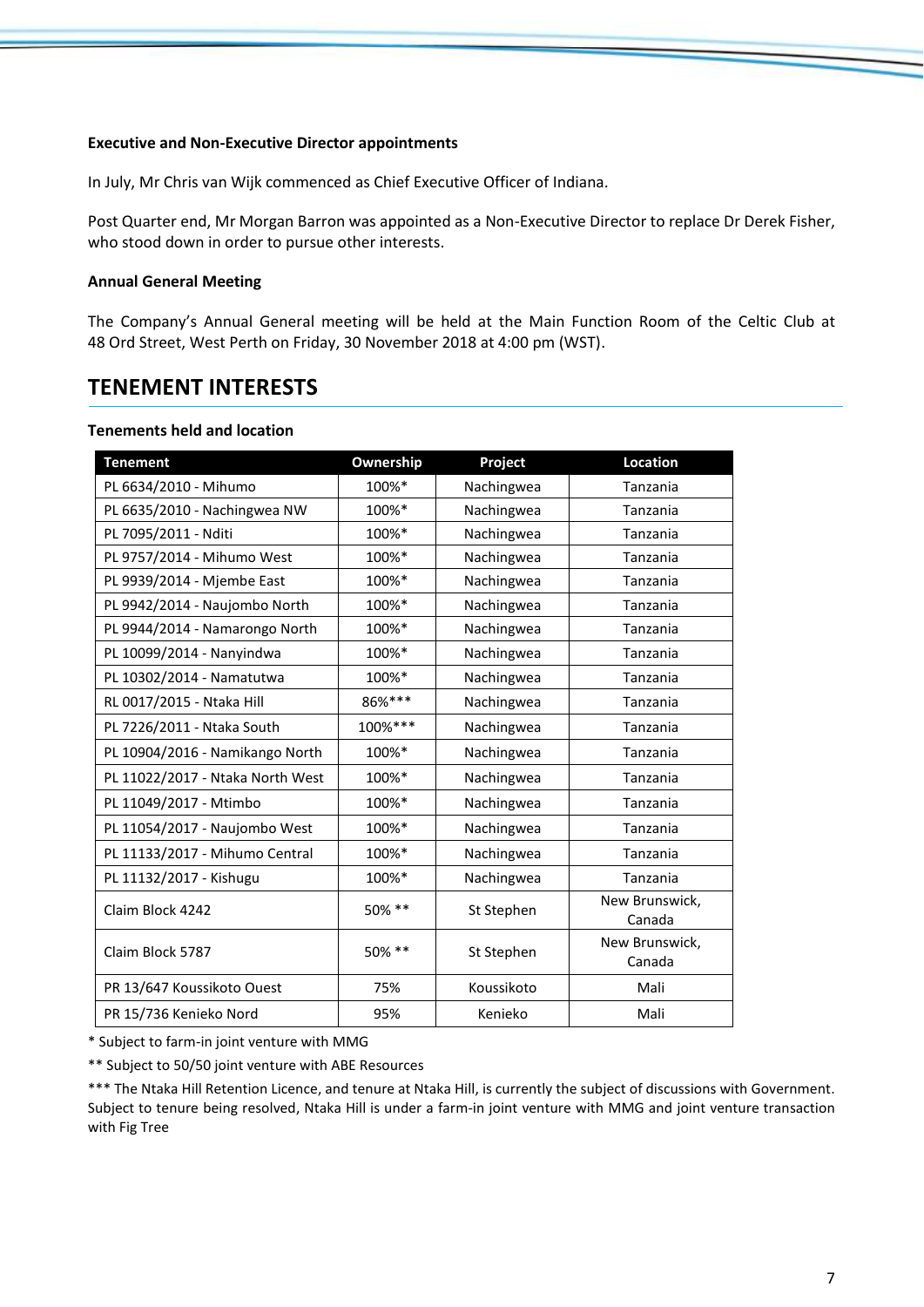**- ENDS -**

**For further information, please contact: Chris van Wijk – Chief Executive Officer Tel: +61 8 417 093 256**

**Stuart McKenzie – Commercial Manager and Company Secretary Tel: +61 8 9388 7877**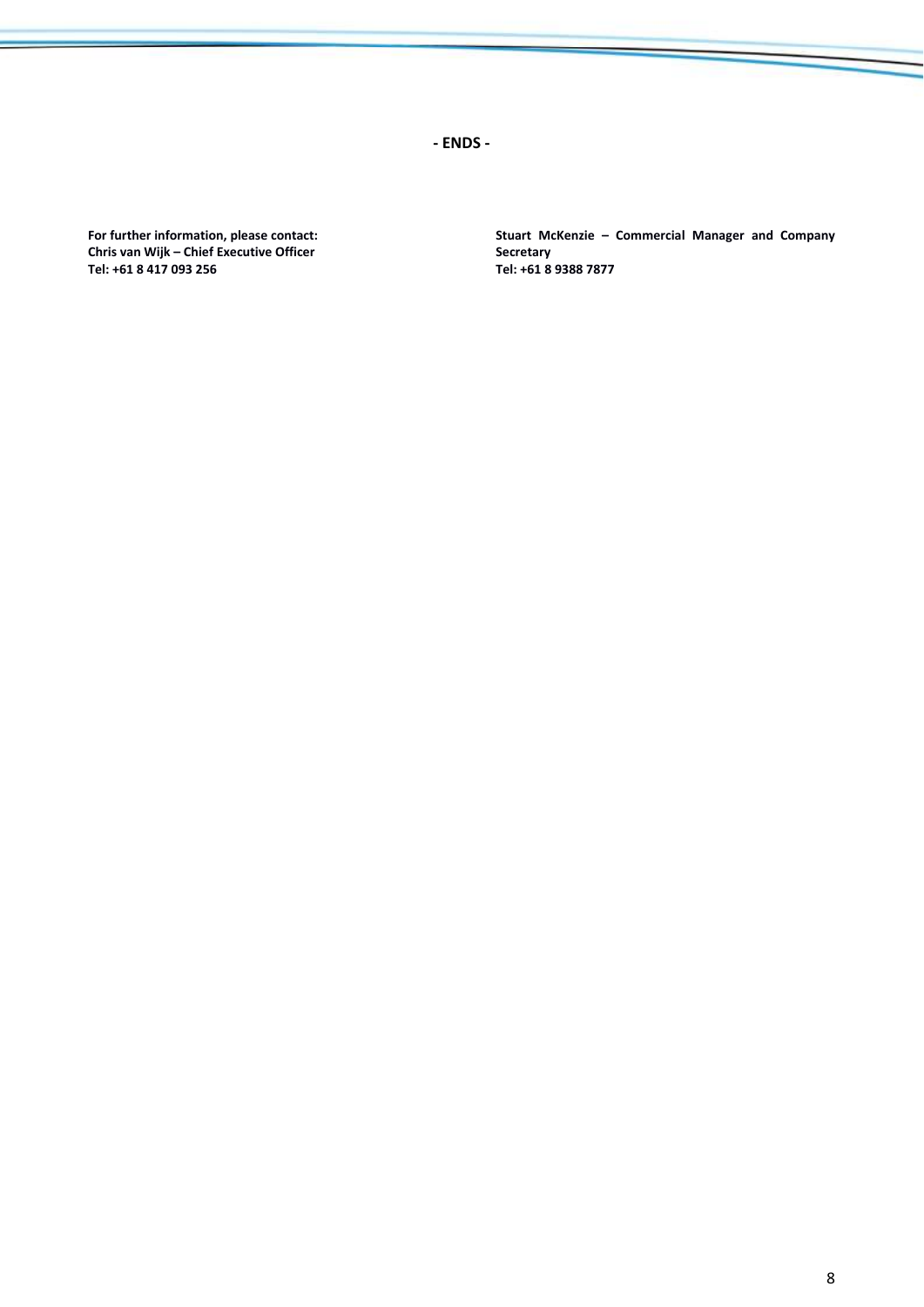*+Rule 5.5*

# **Appendix 5B**

# **Mining exploration entity and oil and gas exploration entity quarterly report**

Introduced 01/07/96 Origin Appendix 8 Amended 01/07/97, 01/07/98, 30/09/01, 01/06/10, 17/12/10, 01/05/13, 01/09/16

| Name of entity            |                                   |  |
|---------------------------|-----------------------------------|--|
| Indiana Resources Limited |                                   |  |
| <b>ABN</b>                | Quarter ended ("current quarter") |  |
| 67 009 129 560            | 30 September 2018                 |  |

|     | <b>Consolidated statement of cash flows</b>       | <b>Current quarter</b><br>\$A'000 | Year to date<br>$(3$ months)<br>\$A'000 |
|-----|---------------------------------------------------|-----------------------------------|-----------------------------------------|
| 1.  | Cash flows from operating activities              |                                   |                                         |
| 1.1 | Receipts from customers                           |                                   |                                         |
| 1.2 | Payments for                                      |                                   |                                         |
|     | exploration & evaluation<br>(a)                   | (397)                             | (397)                                   |
|     | (b)<br>development                                |                                   |                                         |
|     | production<br>(c)                                 |                                   |                                         |
|     | staff costs<br>(d)                                | (146)                             | (146)                                   |
|     | (e) administration and corporate costs            | (227)                             | (227)                                   |
| 1.3 | Dividends received (see note 3)                   |                                   |                                         |
| 1.4 | Interest received                                 |                                   |                                         |
| 1.5 | Interest and other costs of finance paid          |                                   |                                         |
| 1.6 | Income taxes paid                                 |                                   |                                         |
| 1.7 | Research and development refunds                  |                                   |                                         |
| 1.8 | Other (Business development and<br>acquisitions)  |                                   |                                         |
| 1.9 | Net cash from / (used in) operating<br>activities | (769)                             | (769)                                   |

| 2.  | Cash flows from investing activities |
|-----|--------------------------------------|
| 2.1 | Payments to acquire:                 |
|     | (a) property, plant and equipment    |
|     | tenements (see item 10)<br>(b)       |
|     | investments<br>C)                    |
|     | other non-current assets<br>d)       |

+ See chapter 19 for defined terms

*1 September 2016* Page 1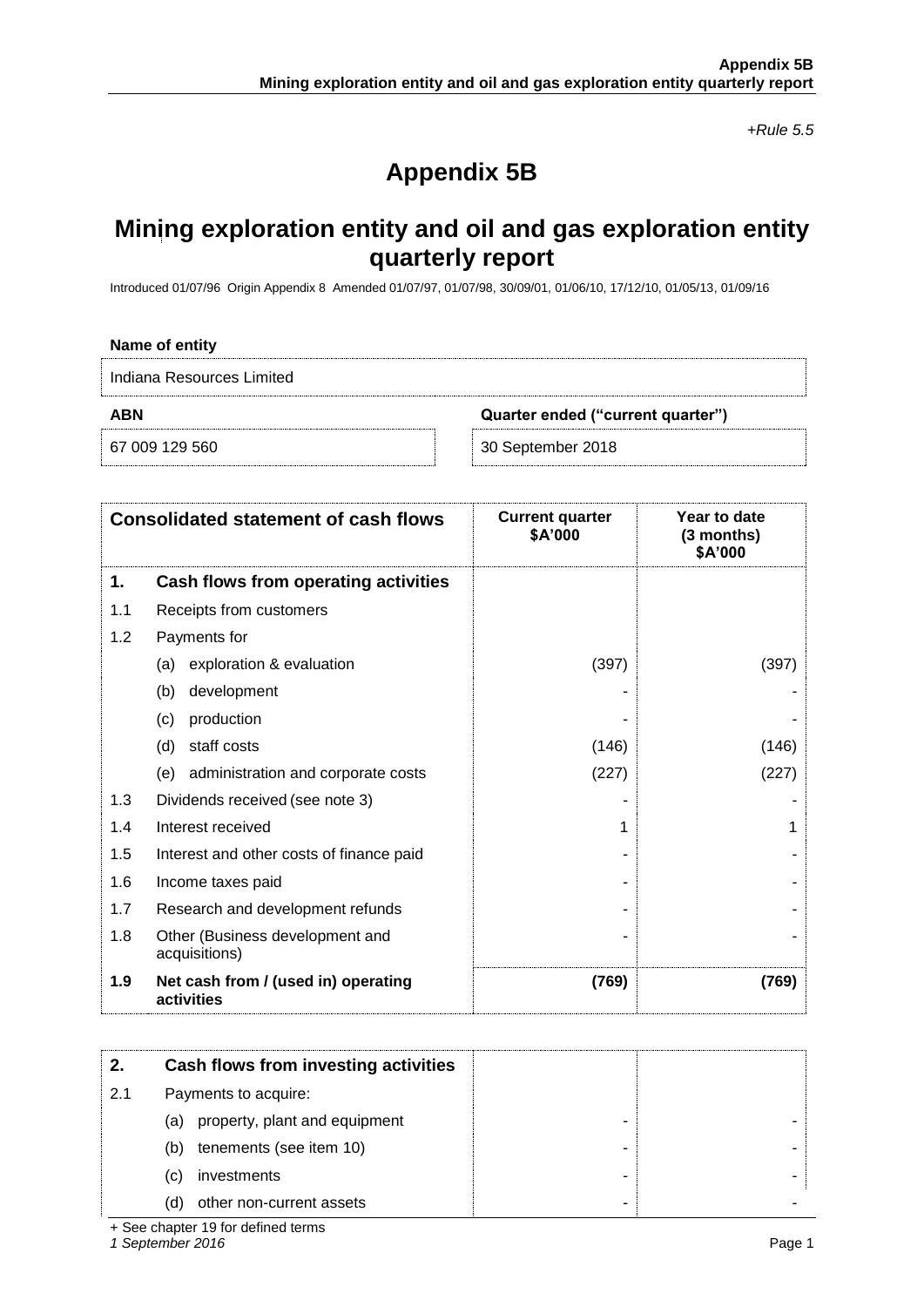|     | <b>Consolidated statement of cash flows</b>       | <b>Current quarter</b><br>\$A'000 | Year to date<br>$(3$ months)<br>\$A'000 |
|-----|---------------------------------------------------|-----------------------------------|-----------------------------------------|
| 2.2 | Proceeds from the disposal of:                    |                                   |                                         |
|     | property, plant and equipment<br>(a)              |                                   |                                         |
|     | tenements (see item 10)<br>(b)                    |                                   |                                         |
|     | investments<br>(c)                                |                                   |                                         |
|     | other non-current assets<br>(d)                   |                                   |                                         |
| 2.3 | Cash flows from loans to other entities           |                                   |                                         |
| 2.4 | Dividends received (see note 3)                   |                                   |                                         |
| 2.5 | Other (provide details if material)               |                                   |                                         |
| 2.6 | Net cash from / (used in) investing<br>activities |                                   |                                         |

| 3.   | <b>Cash flows from financing activities</b>                                    |       |       |
|------|--------------------------------------------------------------------------------|-------|-------|
| 3.1  | Proceeds from issues of shares                                                 | 674   | 674   |
| 3.2  | Proceeds from issue of convertible notes                                       |       |       |
| 3.3  | Proceeds from exercise of share options                                        |       |       |
| 3.4  | Transaction costs related to issues of<br>shares, convertible notes or options | (137) | (137) |
| 3.5  | Proceeds from borrowings                                                       |       |       |
| 3.6  | Repayment of borrowings                                                        |       |       |
| 3.7  | Transaction costs related to loans and<br>borrowings                           |       |       |
| 3.8  | Dividends paid                                                                 |       |       |
| 3.9  | Other (provide details if material)                                            |       |       |
| 3.10 | Net cash from / (used in) financing<br>activities                              | 537   | 537   |

| 4.  | Net increase / (decrease) in cash and<br>cash equivalents for the period |       |       |
|-----|--------------------------------------------------------------------------|-------|-------|
| 4.1 | Cash and cash equivalents at beginning of<br>period                      | 784   | 784   |
| 4.2 | Net cash from / (used in) operating<br>activities (item 1.9 above)       | (769) | (769) |
| 4.3 | Net cash from / (used in) investing activities<br>(item 2.6 above)       |       |       |
| 4.4 | Net cash from / (used in) financing activities<br>(item 3.10 above)      | 537   | 537   |
| 4.5 | Effect of movement in exchange rates on<br>cash held                     | (5)   | (5)   |
| 4.6 | Cash and cash equivalents at end of<br>period                            | 547   | 547   |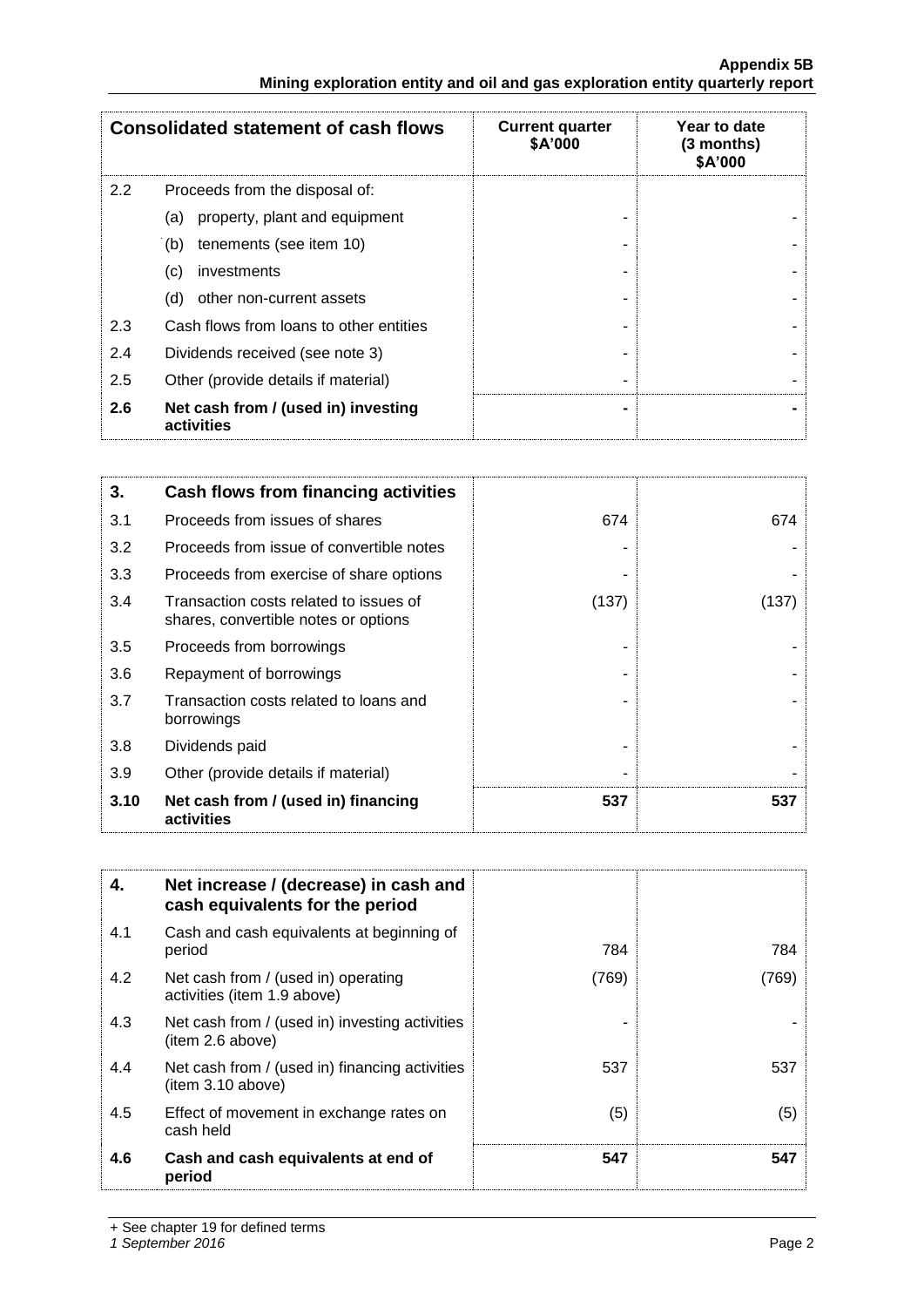| 5.  | Reconciliation of cash and cash<br>equivalents<br>at the end of the quarter (as shown in the<br>consolidated statement of cash flows) to the<br>related items in the accounts | <b>Current quarter</b><br>\$A'000 | <b>Previous quarter</b><br>\$A'000 |
|-----|-------------------------------------------------------------------------------------------------------------------------------------------------------------------------------|-----------------------------------|------------------------------------|
| 5.1 | <b>Bank balances</b>                                                                                                                                                          | 305                               | 23                                 |
| 5.2 | Call deposits                                                                                                                                                                 | 242                               | 761                                |
| 5.3 | <b>Bank overdrafts</b>                                                                                                                                                        |                                   |                                    |
| 5.4 | Other $()$                                                                                                                                                                    |                                   |                                    |
| 5.5 | Cash and cash equivalents at end of<br>quarter (should equal item 4.6 above)                                                                                                  | 547                               | 784                                |

| 6.  | Payments to directors of the entity and their associates                                                    | <b>Current quarter</b><br>\$A'000 |
|-----|-------------------------------------------------------------------------------------------------------------|-----------------------------------|
| 6.1 | Aggregate amount of payments to these parties included in item 1.2                                          | 96                                |
| 6.2 | Aggregate amount of cash flow from loans to these parties included<br>in item 2.3                           | Nil 1                             |
| 6.3 | Include below any explanation necessary to understand the transactions included in<br>items $6.1$ and $6.2$ |                                   |
|     | Director fees and consulting.                                                                               |                                   |

| 7. | Payments to related entities of the entity and their |
|----|------------------------------------------------------|
|    | associates                                           |

|  |  | Aggregate amount of payments to these parties included in item 1.2 |  |  |
|--|--|--------------------------------------------------------------------|--|--|
|--|--|--------------------------------------------------------------------|--|--|

- 7.2 Aggregate amount of cash flow from loans to these parties included in item 2.3
- 7.3 Include below any explanation necessary to understand the transactions included in items 7.1 and 7.2

**Current quarter \$A'000**

Nil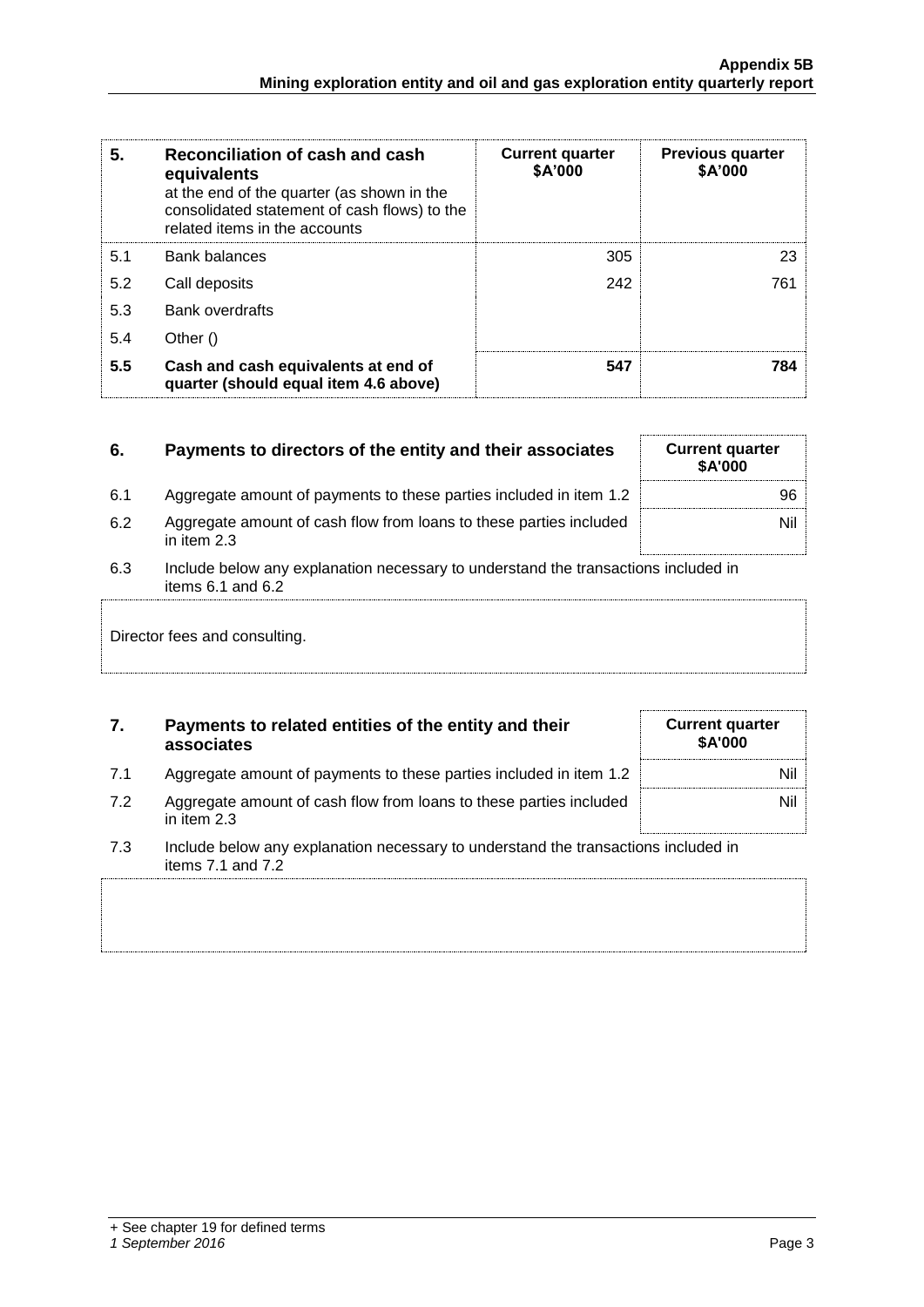| 8.  | Financing facilities available <sup>1</sup><br>Add notes as necessary for an<br>understanding of the position | <b>Total facility amount</b><br>at quarter end<br>\$A'000 | Amount drawn at<br>quarter end<br>\$A'000 |  |
|-----|---------------------------------------------------------------------------------------------------------------|-----------------------------------------------------------|-------------------------------------------|--|
| 8.1 | Loan facilities                                                                                               | -                                                         |                                           |  |
| 8.2 | Credit standby arrangements                                                                                   | -                                                         |                                           |  |
| 8.3 | Other (please specify)                                                                                        | -                                                         |                                           |  |

8.4 Include below a description of each facility above, including the lender, interest rate and whether it is secured or unsecured. If any additional facilities have been entered into or are proposed to be entered into after quarter end, include details of those facilities as well.

<sup>1</sup>*Subsequent to quarter end the company signed an unsecured convertible loan agreement up to a limit of \$1,000,000. The undrawn loan in combination with the existing cash balances will be used to fund the forecasted cashflow in section 9. below (see Quarterly Activities Report).*

| 9.  | <b>Estimated cash outflows for next quarter</b> | <b>\$A'000</b> |
|-----|-------------------------------------------------|----------------|
| 9.1 | Exploration and evaluation                      | (62)           |
| 9.2 | Development                                     |                |
| 9.3 | Production                                      |                |
| 9.4 | Staff costs                                     | (113)          |
| 9.5 | Administration and corporate costs              | (79)           |
| 9.6 | Other (Business Development and Acquisition)    |                |
| 9.7 | Total estimated cash outflows                   | 254            |

| 10.  | <b>Changes in</b><br>tenements<br>(items $2.1(b)$ and<br>$2.2(b)$ above)                          | <b>Tenement</b><br>reference and<br><b>location</b> | Nature of interest | Interest at<br>beginning<br>of quarter | <b>Interest</b><br>at end of<br>quarter |
|------|---------------------------------------------------------------------------------------------------|-----------------------------------------------------|--------------------|----------------------------------------|-----------------------------------------|
| 10.1 | Interests in mining<br>tenements and<br>petroleum tenements<br>lapsed, relinquished<br>or reduced |                                                     |                    |                                        |                                         |
| 10.2 | Interests in mining<br>tenements and<br>petroleum tenements<br>acquired or increased              |                                                     |                    |                                        |                                         |